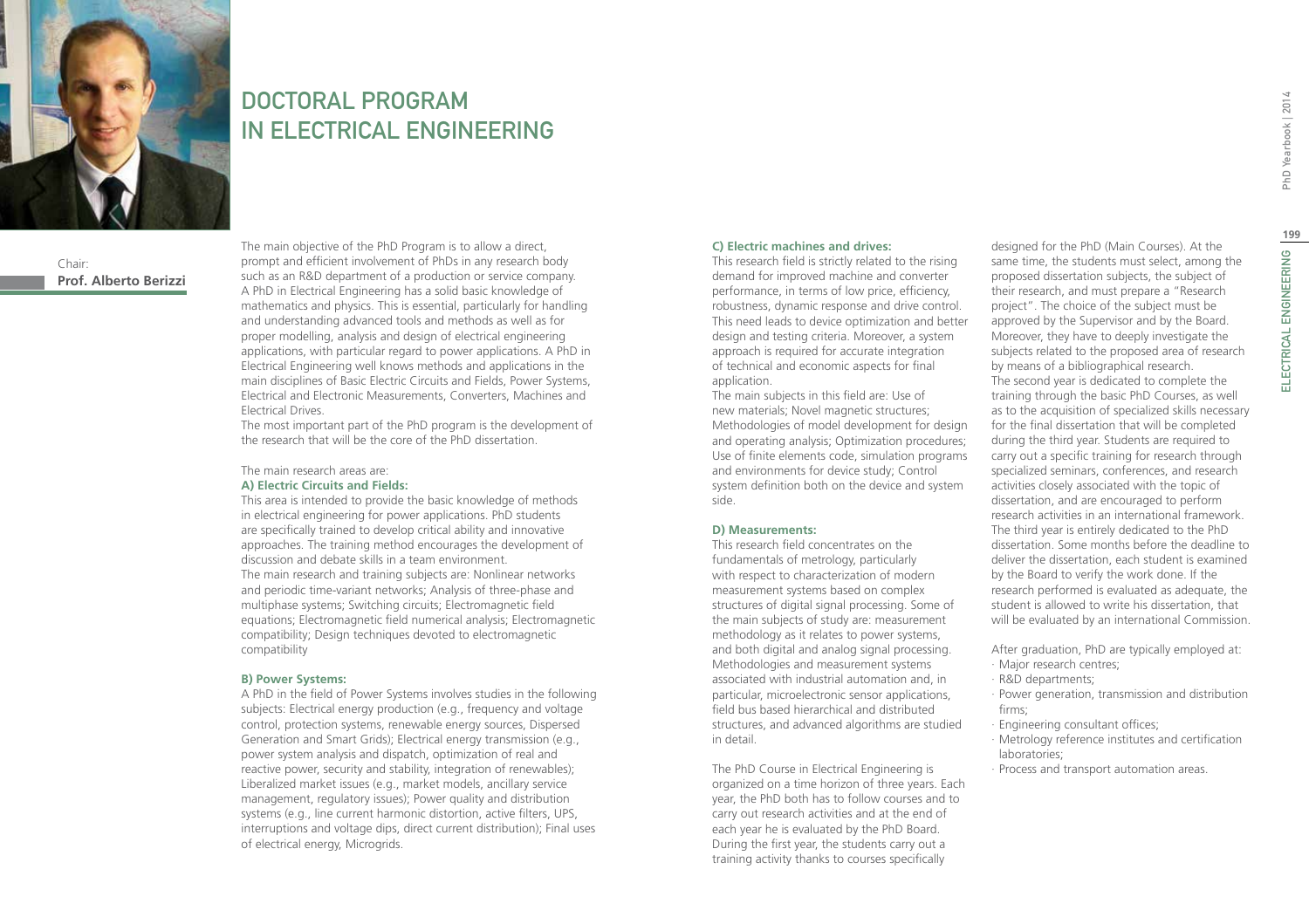# ELECTRICAL ENGINEERING |20 ELECTRICAL ENGINEERING PhD Yearbook | 2014

## **Advisory Board**

Claudio Canizares (University of Waterloo, Waterloo Institute for Sustainable Energy, Canada - Associate Director)

Carlini Enrico Maria (Terna - Head of System and Transmission Control & Operation Central South Italy)

Alessandro Clerici (ABB - Senior Advisor)

Sergio Ercoli (Eusebio Energia - Amministratore delegato)

Andrea Godio (Alstom Transport - Manager)

Luca Lo Schiavo (Autorità per l'energia elettrica e il gas - Manager)

Cherbaucich Claudio (RSE - Ricerca sul Sistema Energetico - Vice Responsabile Sviluppo e Pianificazione)

Andrea Mansoldo (Eir Grid - Senior Power System Analyst)

Antonello Monti (The Institute for Automation of Complex Power Systems of E.ON Energy Research Center - Director)

Zannella Sergio (Edison - Research, Development and Innovation - Scientific Network Manager)

### Companies providing scholarships:

| <b>Scholarship Sponsors</b> |
|-----------------------------|
| Electra Engineering         |
| MCM Energy Lab              |
| A2A Reti Elettriche         |
| Alstom transport            |
| <b>RSE</b>                  |
| Acciaierie di Lonato        |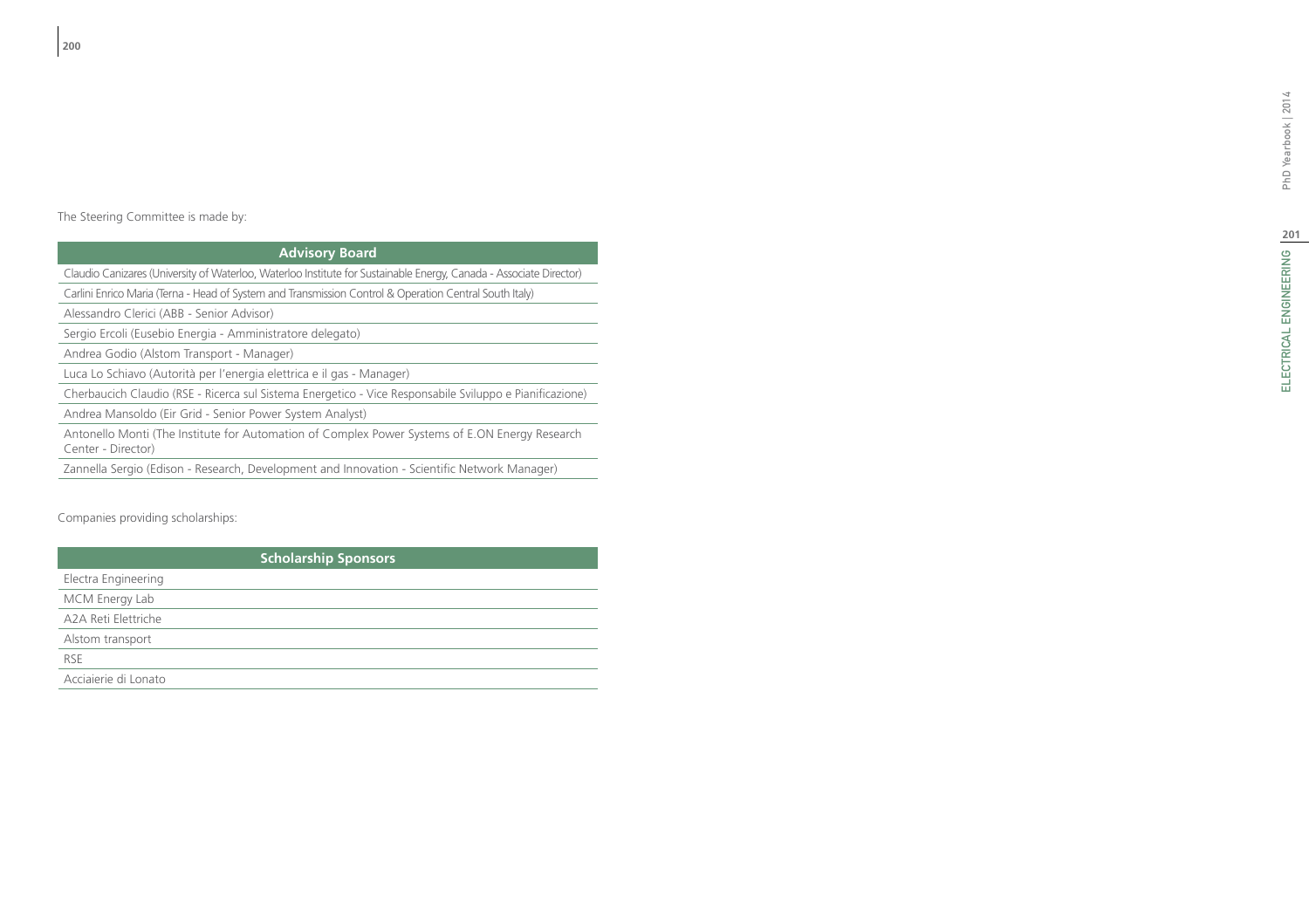## Power System Optimization in the Presence of Large Amount of Renewables

#### **Javad Allahdadian -** Supervisor: **Alberto Berizzi**

Nowadays, the penetration of Renewable Energy Sources (RES) in power systems is increasing, especially wind and solar generation that are characterized by intermittency and high variability in time: this results in the need of studying many issues related to their integration into power systems. Many problems make the integration of such sources challenging, both on long-term and short term. However, the availability of significant amount of RES generation, in particular at the subtransmission level, can be seen as an opportunity to exploit new control resources, adopting for such networks the same approach used for the so-called microgrids at lower voltage levels: i.e., the possibility to exploit the generation plants to allow islanded operation of the whole subtransmission grids or of a part of it in case of problems on the bulk power system.

In power systems, an island is formed when an area of the electrical grid gets disconnected from the main system but continues to be energized by local generation. Islanding can occur either due to intentional events, e.g. emergency controls or even maintenance, or due to unintentional events, e.g. faults and the consenquent protection tripping. In both cases, some critical issues can be identified,

such as: loss of control of voltage and frequency, safety issues, transient stresses and reactive power problems, as well as cascading effects. In order to solve the problems of islanding in subtransmission systems, an optimization problem approach is Systems (SAS), are supposed to used in this project.

The main idea of the research project is to define the possibility, for the subtransmission network or a part of it, to survive from a disconnection from the bulk power system and guarantee a stable islanding operation thus avoiding its blackout. Therefore, an optimization problem is designed to: (*i*) maximize the loads and generation that can be kept in service after any islanding, considering both any available regulating resources and a significant RES generation, and (*ii*) in the same time, define the control actions needed to be carried out in case of islanding to maintain the island feasible. As the control actions should be applied immediately after the islanding, they need to be computed off-line, e.g. every 10 minutes, based on the current network conditions, and the set of control actions are memorized for every computation cycle and applied only in case of actual islanding. For the practical implementation of the procedure, a control architecture is designed. Therefore, devices

that are responsible for monitoring and controlling the substation system elements (connected loads, transformers linked to the distribution grids, connected power plants etc.), called Substation Automation be installed in all the buses in the monitored subtransmission area. The role of SAS is to collect the necessary information (measurements, breakers status, capability of generators etc), transmit the information to a Master SAS which solves the optimization problem and transmit back the a set of control actions for each triggering event that can result in the islanding. In the case of islanding, each SAS immediately applies the set of control actions relevant to that islanding configuration.

Two optimization models are defined for the islanding procedure, characterized by different objective functions; one maximizes the total load and the other one maximizes the total load and generation in the islanded grid. The objective functions are subject to the same set of constraints that are related to both, real and reactive power of the network. The real power constraints are designed to deal with the long-term real load fluctuation after islanding and to mitigate the initial real power imbalance between the

total load and total generation immediately after islanding. The real power constraints mitigate the frequency variations and hence they are defined for the entire islanded area. However, the lack of voltage regulation ability of many wind turbines/photovoltaic plants can lead to voltage deviation or blackout in the islanded grid. To mitigate these aspects, reactive power constraints are designed to: (i) assure that after islanding there is enough reactive reserve for balancing the reactive power of the connected loads, and (ii) assure that the final voltages are in a desirable range. As the reactive power has a local behavior in power systems, reactive power constraints are applied locally by dividing the islanded subtransmission system in small areas based on electrical distance parameter. In this way, it is also possible to define not only the control actions that make the island feasible, but also to determine the part of the network that can be safely islanded.

The optimization problem is a mixed integer nonlinear programming model and has been solved using both GAMS with COINBONMIN solver and Genetic Algorithm (GA) in MATLAB. Then, in order to test if the designed procedure provides results applicable in real life,

the output of the optimization procedure has been verified by means of dynamic simulations within Digsilent, where the behavior of SAS apparatuses is modeled. The procedure has been tested on two 150 kV subtransmission networks. The first one is a small grid to assess the performances of the proposed optimization model and the second one is a typical size subtransmission network characterized by a significant penetration of wind generation to evaluate the methodology in real-life situations. The results of the dynamic simulations are considered in the light of the typical settings of protections for the generators.

The general conclusions of the performed simulations are: ∙ if properly set, the feasibility procedure finds solutions and allows to continue to supply significant amount of load, depending on the size of the island considered;

∙ the dynamic simulations show that the optimization procedure is robust and is able to define feasible island areas. Therefore, the proposed method has a great potential to improve the operation of power systems by exploiting significant amount of RES. Also, by using this procedure it is possible to avoid the blackout of large areas in the power system.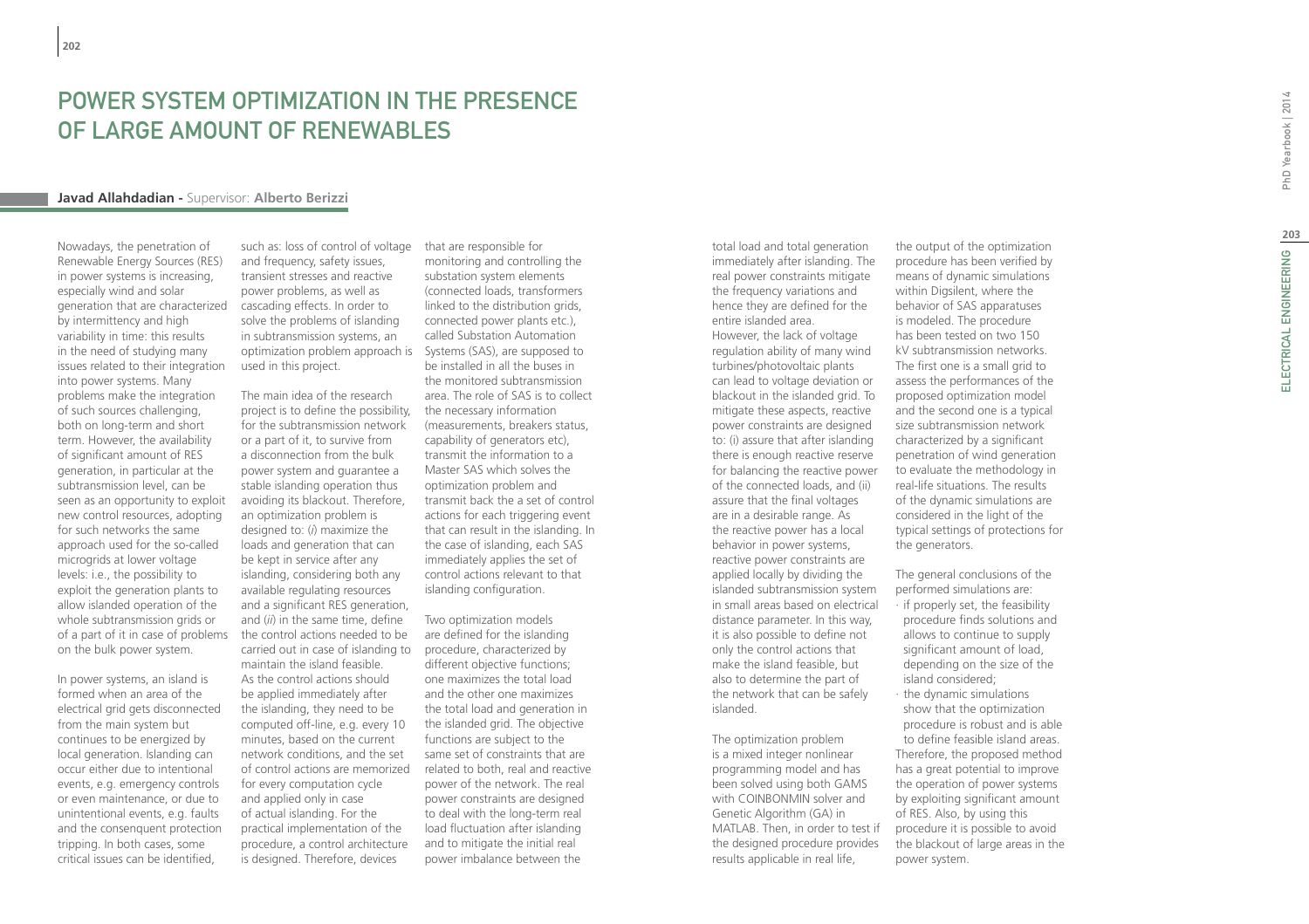## Design and Optimization of Reflectarray **ANTENNAS**

#### **Van Ha Bui -** Supervisor: **Riccardo Enrico Zich**

Reflectarray antennas are nowadays a quite popular technology, used in several applications, thanks to their advance features, e.g. lowcost, conformal deployment, and the reconfigurability. Nevertheless, they still suffer for some limitations, that are partially due to their intrinsic reduced bandwidth, that could be enlarged, but generally with a drastic increase of the structure complexity. Therefore, in this thesis new types of re-radiating element for reflectarray design will be presented. Moreover, the design will exploit the capability of optimization algorithms to support the design of RAs and enhance their bandwidth. The developed activity was mainly focused on the following two research areas:

- ∙ the development of enhanced optimization techniques;
- ∙ the study of innovative, wide bandwidth printed Reflectarray Antennas (RAs).

For what concerns the activity on the optimization algorithms, different available solutions, including evolutionary algorithms (e.g. PSO, GA), Bayesian optimization algorithm (BOA), and compact genetic algorithm (cGA), have been firstly investigated. Modified versions of BOA and cGA, which greatly improved their performances with respect to the original algorithms, have been then

The compact Genetic algorithm. cGA, which uses probability

developed.

vector (PV) to represent a possible is also studied in the thesis. In the solution is firstly considered. Originally, the cGA uses only one PV, and at each generation, two individuals are generated from the current PV. The cGA is later modified by increasing the number of generated offspring and applying tournament competition, and by introducing elitism: persistent elitism cGA (pe-cGA) and non-persistent elitism cGA (ne-cGA). The elitism-and then they replace worst based cGAs outperform the original cGA in term of function evaluations, unfortunately, they couldn't perform better in term of solution quality. Starting from the n-cGA, I have further improved the cGA by implementing more PVs and learning mechanism between PVs. PVs are involved in two updating processes: local update, as traditional cGA, and global update, thank to which each PV will learn from the best PV. The results of the application of this modified version of cGA) on several mathematical test and antenna syntheses have shown that the M-cGA combined variation of the standard BOA with non persistent elitism is outperforming all previous versions of cGA and GA both in term of solution quality and computational cost. The Bayesian Optimization Algorithm, which uses

probability theory for estimating the distribution of promising solutions for a specific problem, BOA, the interaction between parameters are considered to build a probabilistic model, i.e. a Bayesian Network (BN), that evolves during an iterative process towards increasingly good solutions, until the achievement of a global optimum. At each iteration, new candidate solutions are generated by sampling the BN, individuals in the population. BOA performances greatly depend on the distribution of the current good solutions. In the absence of available prior knowledge of the problem, the initial population for the BOA is randomly generated. Therefore, in some cases, it could be possible that all the best solutions in the initial population would not provide good enough distribution, e.g. they do not represent properly the solution space dimensionality, affecting the convergence capability of the algorithm itself. In thesis, I here introduced a

obtained by adding mutation scheme into BOA, indicated as Modified BOA (M-BOA). The basic idea of the M-BOA is that of using not only the BN for generating a new offspring, but also a mutation scheme.

Thank to it, some individuals will be used to explore candidate solutions out of the considered distribution space and therefore, the algorithm will avoid being trapped in local optima, and could find good solutions out of the initial population. The M-BOA was applied to several EM design problems, such as microstrip filter design, and sparse array syntheses, which proved its increased performances with respect to BOA, and also to other with the frequency, but in any stochastic-based algorithms. Passive reflectarrays are flat arrays of passive printed elements, whose resonant behavior allows a phase shaping of a beam incident on the array, thus replacing the curvature of a conventional reflector. Despite of their advantages, RAs present also some drawbacks, the main of which is their narrow bandwidth. In order to enhance this bandwidth, new possible configurations of reflectarray unit elements have been studied. After an exhaustive analysis of different types of elements, the most promising have been used to design several entire RAs with increasing size; their full-wave numerical analysis has shown the obtained bandwidth improvement. The RA re-radiating element

considered consists of two square concentric rings, each one characterized by its side length *l* and width *w*. The unit

cell offers multi-degrees of freedom for the RA design, which allows the use of a double parameter design method to enhance the RA bandwidth. In Fig. 1, the computed radiation patterns in the vertical plain at three different frequencies for a 32x32 RA are shown: the main lobe is almost coincident in the three cases, and no shift of main beam occurs changing frequency. The side lobes increase slightly case they are well controlled. Moreover, in the figure inset it is reported the frequency behavior of the gain, showing that it remains almost constant on the entire bandwidth. Reconfigurable reflectarray antennas (RRAs) have been also studied. RRA offers the possibility of dynamically control and reconfigure the antenna's beam patterns, feature which is highly demanded in radar and satellite communication applications. The research was focused on the design of a RRA unit cell, simple and easy to implement in RRA. The selected configuration shows characteristics that make it suitable for the design of a whole RRA. In particular, the considered

RRA element consists of three dipoles with attached varactors, backed by air substrate and ground plane. Since each dipole is loaded with a single varactor, the RRA element is characterized 10.75 GHz 11.75 GHz 12.75 GHz

by three degrees of freedom. By controlling the capacitance values on each dipole independently, we are able to obtain different reflection phase from the unit cell as well as to control the mutual coupling with adjacent elements. The RRA element has then been implemented to design of reflective surface with harmonic suppression at unwanted modes. The results of the optimization reveal the capability to control the mutual coupling between elements by properly adjusting the capacitance values of the varactors.

−80 −60 −40 −20 <sup>0</sup> <sup>20</sup> <sup>40</sup> <sup>60</sup> <sup>80</sup> −15

11. . . . . . . . . 12 . . . <del>.</del> . . . . . 13

GHz

θ [deg]

**1: ??**

Gain [dB]

32 32.5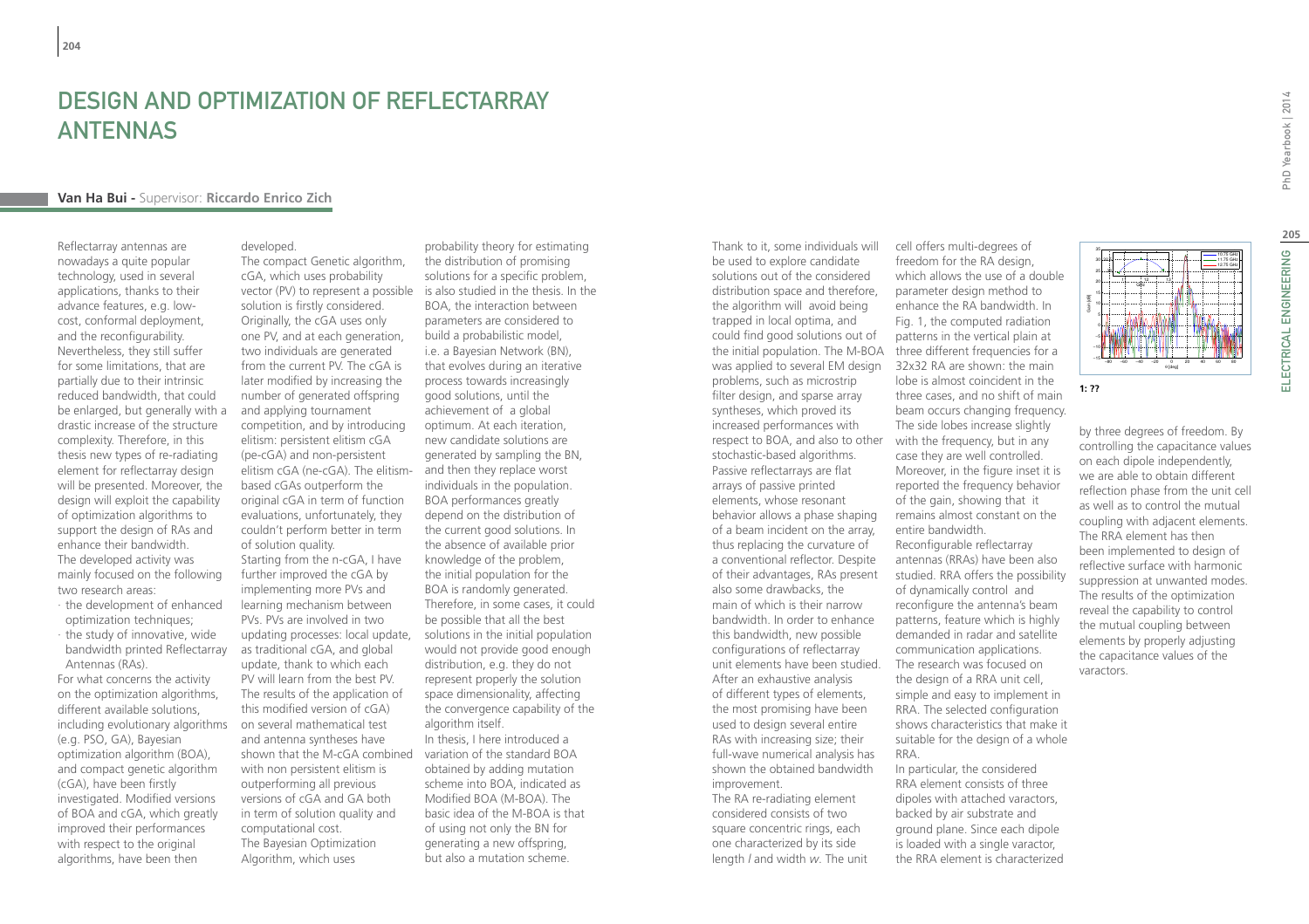## Optimal placement and control of energy storage devices to improve efficiency of distribution grids

#### **Meisam Farrokhi Far -** Supervisor: **Prof. Enrico Tironi**

#### **Summary:**

The considerable investment requirements of electricity distribution grids along with the duty of feeding customers' loads have turned them into a very important part of power systems. In fact, distribution grids must satisfy load growth and should be able to provide the best possible service to the customers. Also, the introduction of distributed generation resources to distribution grids has made changes to their managerial system causing optimal planning of generation and consumption to be placed at the center of attention of grid designers and planners. Consequently, efficiency increase in distribution grids has become a major consideration for electricity distribution companies. Nowadays, various methods such as optimal placement of distribution substations and network reconfiguration are being incorporated to reduce losses in distribution grids. In the recent research, deployment of energy storage devices is investigated in order to reduce losses in distribution grids. Novel technologies of higher storage capacities have opened new position for energy storage devices in power systems. Also, environmental considerations suggest deployment of distributed generations and energy storage devices for

generating and saving energy in the vicinity of consumers as an appropriate solution. In this dissertation, a new approach is represented based on energy storage devices application to increase the efficiency of distribution grids. First, the necessity of this research is contemplated through reviewing the presented methods in other researches. Then a comprehensive objective function is introduced to calculate losses in electricity grids considering limitations of energy storage device deployment in the grid. In the sequel, three optimization methods of Genetic should be considered. The rate Algorithm (GA), Particle Swarm Optimization (PSO) and Dynamic Programming (DP) are considered of countries. Nowadays, the to solve the problem. The effectiveness of these methods is a cutting edge research topic shown with several experiments. CIGRÉ medium voltage and CIGRÉ low voltage grids are selected for tests as standard grids and the efficiency of the introduced methods are proved through several experiments on the mentioned grids. Achieving acceptable results in terms of loss reduction, simultaneous deployment of photovoltaic (PV) and energy storage device is considered. Results of the last experiment show more loss reduction in the grid. Finally, the economic evaluation of used technologies in energy storage devices is performed

and the most appropriate technologies in terms of economic considerations are introduced. This dissertation is finalized representing suggestions and visualizing future road map to make this research complete.

#### **Introduction:**

Distribution grids constitute an important part of power systems. Investment in these grids is about 40% of total investment in a power system. In addition these grids are very vast and close to customers. Thus, improving efficiency in such grids of losses is a factor to evaluate the economic development problem of loss reduction is within electrical engineering society. Negative economic effects and high costs have led to ongoing research to decrease the losses in electrical grids. One of the significant issues regarding distribution grids is the importance of finding proper methods for the reduction of electrical losses. Although there are a variety of methods for loss reduction in distribution grids, it is mostly recommended to apply the methods while a new distribution grid is designed and installed. In this dissertation, optimal

operation of energy storage

in distribution grids. Energy storage systems include a large span of applications in distribution systems. On one side of these applications stand applications such as the improvement of the power quality which requires energy discharge with high power in a short time-span, for instance in less than a second. On the other side stand the energy management applications requiring energy discharge in much bigger length, in some hours, for example. Among the most important applications stands the load management of distribution grids. Generally, load management refers to a set of planned activities to control and optimize the consumption pattern of the various costumers in the distribution system. The mentioned method enables the system to provide the energy demand for all times at the least costs. Also, the reliability of the system is improved by load management in the grid.

#### **Methodology:**

distribution grids by reducing the problems. In this research, In this problem, the energy storage device is applied to improve the efficiency of amount of the power loss. There are some constraints to find the best charge and discharge profiles of the energy storage device. Constraints related to the problem are: all loads should be fed, storage device current should not violate the given maximum value, storage device energy should not be zero at any time interval (there should be a minimum amount of energy at each time interval), summation of absorbed and injected energy by the storage

devices is done for loss reduction device should be zero at the end of each full optimization cycle (full optimization cycle is a day in space are main drawbacks of this study).

To obtain final results, the use of two distinct methods of Newton-Raphson and the standard backward/forward sweep power flow studies on distribution grids are studied and compared. Further, to optimize the problem, some methods are used in this dissertation. These methods are classified in two categories of heuristic and deterministic. Heuristic algorithms belong to artificial intelligence field in computer science. These algorithms are used to solve several optimization problems recently and have successfully gained popularity among researchers. They have the capability of implementation on a wide range of problems and result in acceptable outcomes. The main drawback of heuristic computing methods is that they do not guarantee the final result to be globally optimal. However, acceptable speed of these methods along with the capability of implementation on a wide range of problems have caused their over growing use and popularity in engineering genetic algorithm and particle swarm optimization are used as heuristic methods. Deterministic techniques are widely used to solve different mathematical problems. These techniques have longer history in mathematics and result in a global minimum. Although the results are the best possible solutions for the problem, the possibility of implementing them on all problems is under

serious doubts. Considerable computational time and

limitations of implementation on problems with discrete solution deterministic techniques. In this research, dynamic programming is used as a deterministic technique.

#### **Results:**

The proposed algorithms are examined on two standard grids CIGRÉ medium voltage and CIGRÉ low voltage grids. To show the performance of the proposed methods, several experiments are carried out on the mentioned grids. Also, a PV is used along with energy saving device in some case studies to improve loss reduction process. Efficiency of the energy storage device and its connecting elements to the grid is also considered in the modelling of this problem. Finally, the economic comparison between the existing technologies is performed to introduce the most economically efficient solution for the energy storage device.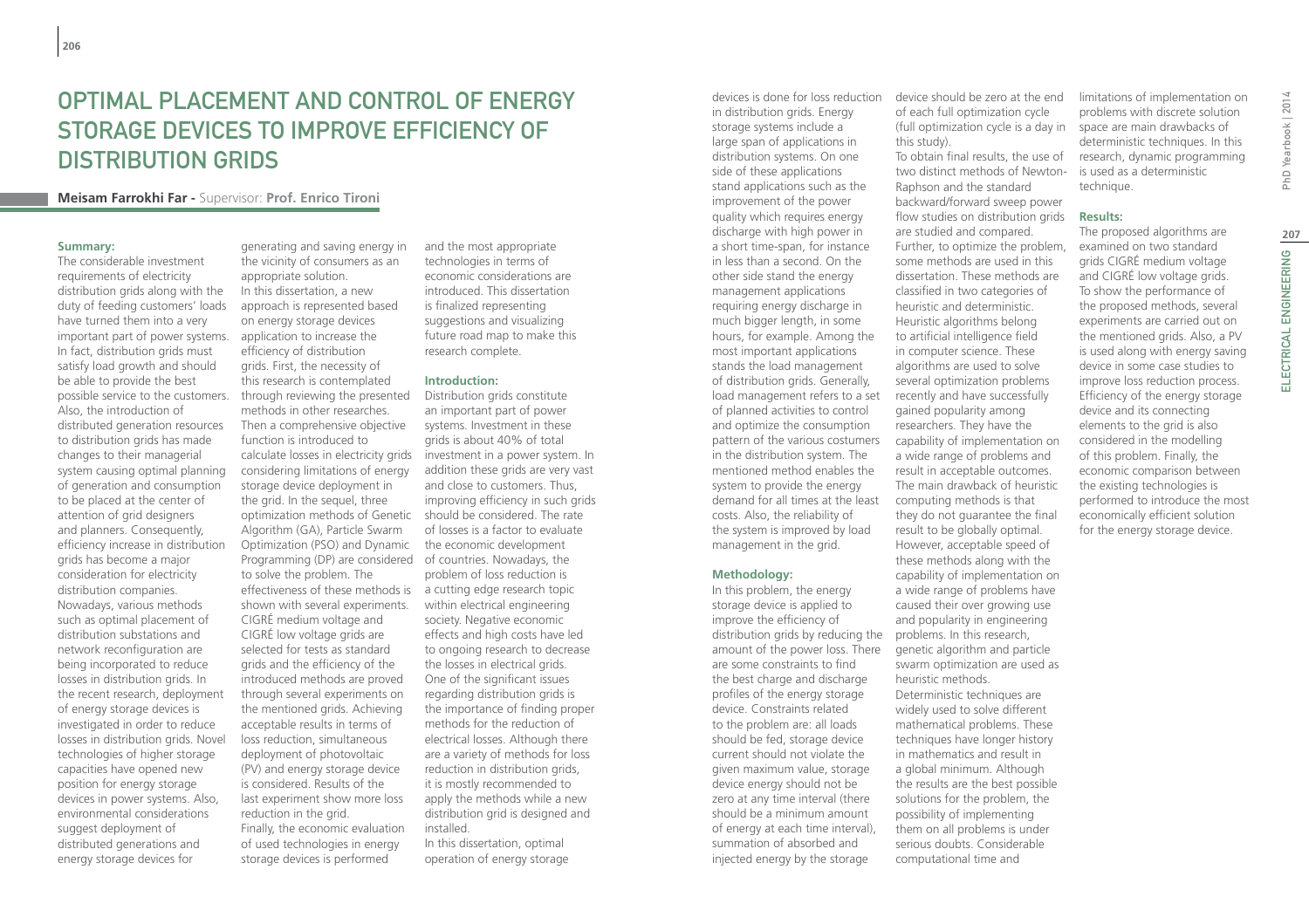## Modeling of Distributed Generators interfaced with power electronics to the medium voltage networks: analysis of Power Quality, Fault Ride Through and coordination of the protections

**Chiara Gandolfi -** Supervisor: **Prof. Morris Brenna**

The increasing widespread of the Distributed Generators (DG) connected to the Medium Voltage (MV) and Low Voltage (LV) distribution networks has come to point out a series of new phenomena and new issues related to interactions between the networks themselves and new types of generators, mainly interfaced through electronic power converters. The areas involved in these new problems are very different and cover, for example, aspects of Power Quality, network operating and automation, regulation and standardization of service and market.

From the point of view of Power Quality, the activity performed, in the context of an Executive PhD in the research center RSE Ricerca sul Sistema Energetico S.p.A., in collaboration with the Department of Energy of the Politecnico di Milano, has sought to deepen the knowledge base of the interaction between inverter and electrical network phenomena. In particular, it is oriented toward the analysis of both the harmonic impact into the distribution network due to the interface converters and the effects of the variability of the primary source, typical of renewable energy sources. In addition, in the frame of the recent update of national and international Grid Codes and Standards, it has been evaluated

the behavior of distributed generators in case of voltage dips and the possibility that the electronic power devices support the network. This new perspective makes it necessary also to consider new DG control strategies, instead of those currently implemented, for voltage dips overcoming (Fault Ride Through - FRT). Finally, the distributed generation connection to the network implies a critical revision of the network protection coordination even considering a greater level of network automation itself.

The analysis has been conducted through digital simulation in ATPDraw and DIgSILENT environments after the modeling of MV and LV distribution network and distributed generation, with particular attention to the typologies and controls of the inverters. The study has been focused on photovoltaic and wind generation but the used method and the obtained results can be extended to every type of distributed generators connected to the network through electronic converters. The discussion begins with the study of the interaction phenomena between inverter and electrical network by analyzing in particular harmonic pollution and flicker emission. In the study, peculiarities and

problems related to the presence of electronic converters interface for distributed generators connected to the distribution network have been analyzed. The spread of the DG connected to the network through electronic converters has led to the necessity to define strategies to overcome voltage dips to avoid sudden loss of generation as a result of network disturbances. These new strategies allow maintaining the generators connected to the network during voltage dips and they are different from the usual practice, that, in case of fault, requires the generators disconnection to avoid unintentional islands in the distribution network. The study highlighted what are the characteristics of the inverters design and which are the control logic to enable these devices to overcome the network fault in accordance with the requirements of different European Grid Codes. Various advanced inverter control solutions for the optimal management of static generators in presence of unbalanced networks have been also investigated.

A laboratory experimental activity has also been carried out, supported by theoretical analysis/modeling, oriented to the functional tests of inverter for the network connection

of photovoltaic generation, considering new requirements imposed by the recent national Standard (CEI 0-21). The tests have been performed both on an "old conception" inverter, i.e. designed according to the previous Standard and on an "advanced" inverter, that is designed to provide the new required functionalities. The main laboratory tests purpose has been the deepening of issues to implement these new inverters capabilities, in particular it has been found that "old conception" devices can satisfy the new Standard requirements with a firmware update and a revision of the capability curves.

The activities have highlighted that the impact in terms of Power Quality and the capability to provide ancillary services to the network are dependent on the electronic network interface characteristics. In particular the main issues are design/capability, power configuration, modulation strategies (multi-level structures, interleaved solutions) and management control strategy. To control the inverter can be used FRT strategies during voltage dips. The simulation results have shown that stand-by of reverse feeding. condition during the voltage dip is preferable to avoid the inverter current limitation operation. In this way the device is ready to exchange with the network the

pre-dip power after the normal network conditions restoring. To improve the inverter operation in presence of unbalanced steady state networks, control techniques optimized for these conditions have been studied.

Finally, it has been proposed and analyzed a possible protections coordination scheme based on logic selectivity. This scheme can be applied with success both in passive and active distribution networks using directional over-current protections relay installed along the feeders and introducing a communication channel to exchange the commands between the relays themselves and between the relays and the DG interface protection.

The simulations, which took into account different types of network faults, have shown that this scheme reduces the possibility of unintentional island operation and allows the line fault segment selection. In this way, the DG installed upstream the fault remains connected to the network, thanks to the FRT logics, and the number of users affected by the interruption is reduced thanks to the possibility The presence of the communication channels introduces delays that increase protection relay tripping time that implies a greater thermal

stress to the lines during failure. This effect can be quantified by the index I2t. These delays cause also a general voltage dips duration increasing, with negative implications to network performance in terms of voltage quality.

In conclusion the activity offers a general methodology for classification and analysis of the issues related to the DG connection through power electronic converters, regardless of the type of primary source, pointing out possible actions to be taken for their resolution. The results, especially in relation to the evolution of the protection systems in distribution networks, may represent a starting point for their laboratory and/or field activities to test the technological limits of the current products and evaluate their possible development to be effectively used in the future networks.

ELECTRICAL ENGINEERING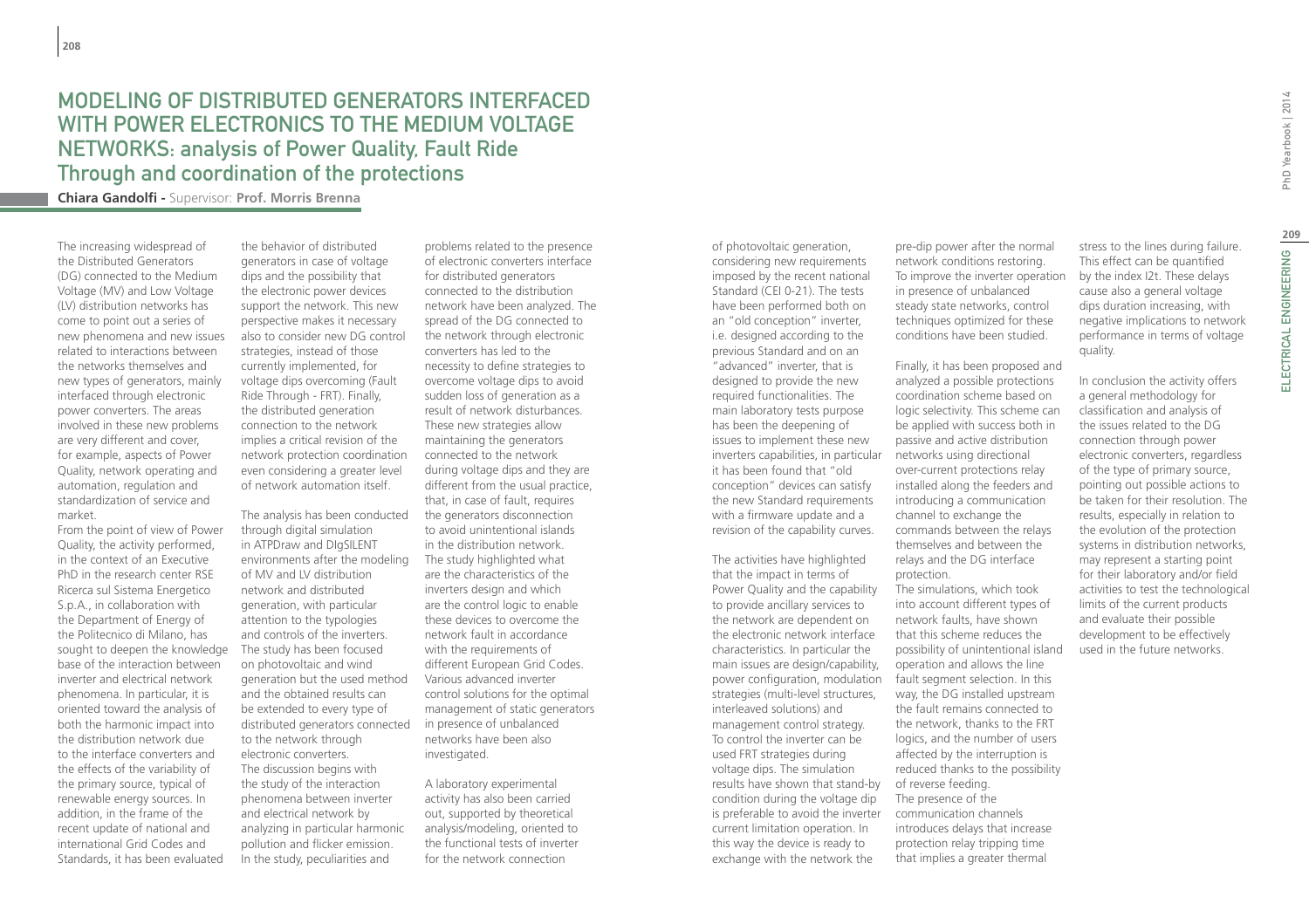## IMPACT OF WIND POWER PENETRATION ON POWER SYSTEM SECURITY BY A PROBABILISTIC APPROACH

#### **Dinh-Duong Le -** Supervisor: **Prof. Alberto Berizzi**

Nowadays, in order to achieve environmental and economic benefits, Renewable Energy Sources (RES), such as wind and photovoltaic solar, are widely used. The integration of RES into power systems is one of the major challenges in planning and operation of modern power systems. It has introduced additional uncertainty into various study areas of power system, further to the conventional sources of uncertainty (loads and the availability of generation resources and transmission assets); this makes clear the limitations of the conventional deterministic analysis and security assessment approaches. To manage the uncertainties, probabilistic approaches can provide a valuable contribution. They have been introduced and are gaining wider application in power systems with increasing levels of RES. At first, the research developed

Probabilistic Power Flow (PPF) tools capable of managing the wide spectrum of all possible values of the input and state variables so as to provide a complete spectrum of all possible values of outputs of interest such as nodal voltages, line power flows, etc., in terms of probability distributions. Such type of output is useful for power system analysis and security assessment by probabilistic approaches.

Similarly to the very important role of the conventional deterministic power flow in power system analysis, security assessment, operation, planning and control, a PPF tool is a crucial need to deal with high levels of uncertainty in power systems. Various approaches have been investigated in the research; in particular, an in-depth analysis and comparison of the cumulantbased methods in PPF studies are provided in the thesis. Extensive testing indicates good performance of PPF techniques in comparison with the result obtained by the computationally more demanding Monte Carlo Simulation (MCS). First, the methods are computationally less intensive while maintaining an appropriate level of accuracy, suitable for application to large power systems. Second, the effect of active-reactive coupling in PPF has been evaluated: the decoupled techniques cause small effects on angles and real power flows but can significantly affect and make worse nodal voltage magnitudes and reactive power flows accuracy. Moreover, further researches on cumulant methods have been developed to increase the accuracy and the computational efficiency. The methods can take into account the correlation between input power injections (e.g., among load and among wind) so the impacts of explicit

representation of correlation on the output can be explored. In this way, the correlation of load/ RES production forecast errors (e.g., due to weather forecast errors) over geographic areas can be taken into account. In addition, the contingencies due to random outages of branches and generating units can also be straightforwardly accounted for: this gives added value of PPF in security analysis. Finally, the PPF variants illustrated in this research are found to be suitable for different applications depending on the types of distribution considered. In particular, the results coming from the application of the PPF methods to a small and a large test systems allowed the comparison of the different methods under different aspects, i.e., computational burden, accuracy, etc., and the assessment of the most suitable one depending on the application requirements. Moreover, PPF with distributed slack bus (DSBPPF) is also proposed so as to explicitly represent the steady-state behaviour of the frequency control. The approach is developed so that any power imbalance in power system can be shared among a set of dispatchable generators, for example, as a response to a signal from the secondary frequency regulation, so reflecting the actual power

system operation. The formulation is fully general and it can be applied to primary, secondary, and tertiary regulation. Specific metrics can be obtained from DSBPPF such as probability of line overloading (Fig. 1.a), probability of over-/ under-voltage (Fig. 1.b) as well as probability of violation of over-/ under-regulation limits (Fig. 1.c) and probability of not meeting ramping requirements (Fig. 1.d) of conventional generators in systems with deepening penetration of highly variable generation and load resources. The proposed methodology has been extensively tested on both the IEEE-14 bus test system and the Sicilian power system, giving good results. To be taken into account

in computations for power system security assessment by a probabilistic approach, modeling of various stochastic factors in power system, such as stochastic behaviour of load, wind power generation, random outages of generating units and branches, is required. Their probabilistic models are also considered in the research. Among RES, wind power

generation is one of the most important and challenging because of its stochastic features: that is why in the research it is particularly studied. Building a model of wind power generation from multiple wind farms for



#### **1: (a) Probability of line overloading; (b) Probability of over-/under-voltage; (c) Probability of violation of over-/under-regulation limits; (d) Probability of rampability violation**

power system planning and operation is a critical need. An effective approach to characterize all salient features of wind data from multiple wind sites and a spatio-temporal model of wind generation are proposed. In the model, principal component analysis is adopted combined with time series analysis that enables us to capture both spatial and temporal correlations for wind data. In building the model for high-dimensional and correlated data like wind data at multiple wind sites, the problem becomes much more complicated when the dimensions of the data set are very high; however, the proposed model is useful for both decorrelating data and reducing computational burden. As wind power is a time-varying, intermittent, uncertain, and non-dispatchable resource while wind speed is a non-Gaussian and non-stationary stochastic process with distinct diurnal and seasonal patterns, the proposed model adopts techniques in

statistics, i.e., pre-processing and transformation techniques, without any further assumptions: this is why it can be used for any real wind data. In terms of applications, the spatio-temporal model proposed provides a very good direction for dealing with many problems in power systems involving wind power production from multiple sites. The model results can be directly exploited in PPFs to assess the power system security for the next hours or in the planning environment for studying new network reinforcement taking into account spatio-temporal correlation, etc. Also, such kind of result is very appropriate for solving decision-making problems under uncertainty for both operating and planning horizons. Eventually, for the purpose of mapping wind speed to wind power for an entire wind farm or location, an effective method to build an aggregate power curve is also developed in the thesis.

PhD Yearbook | 2014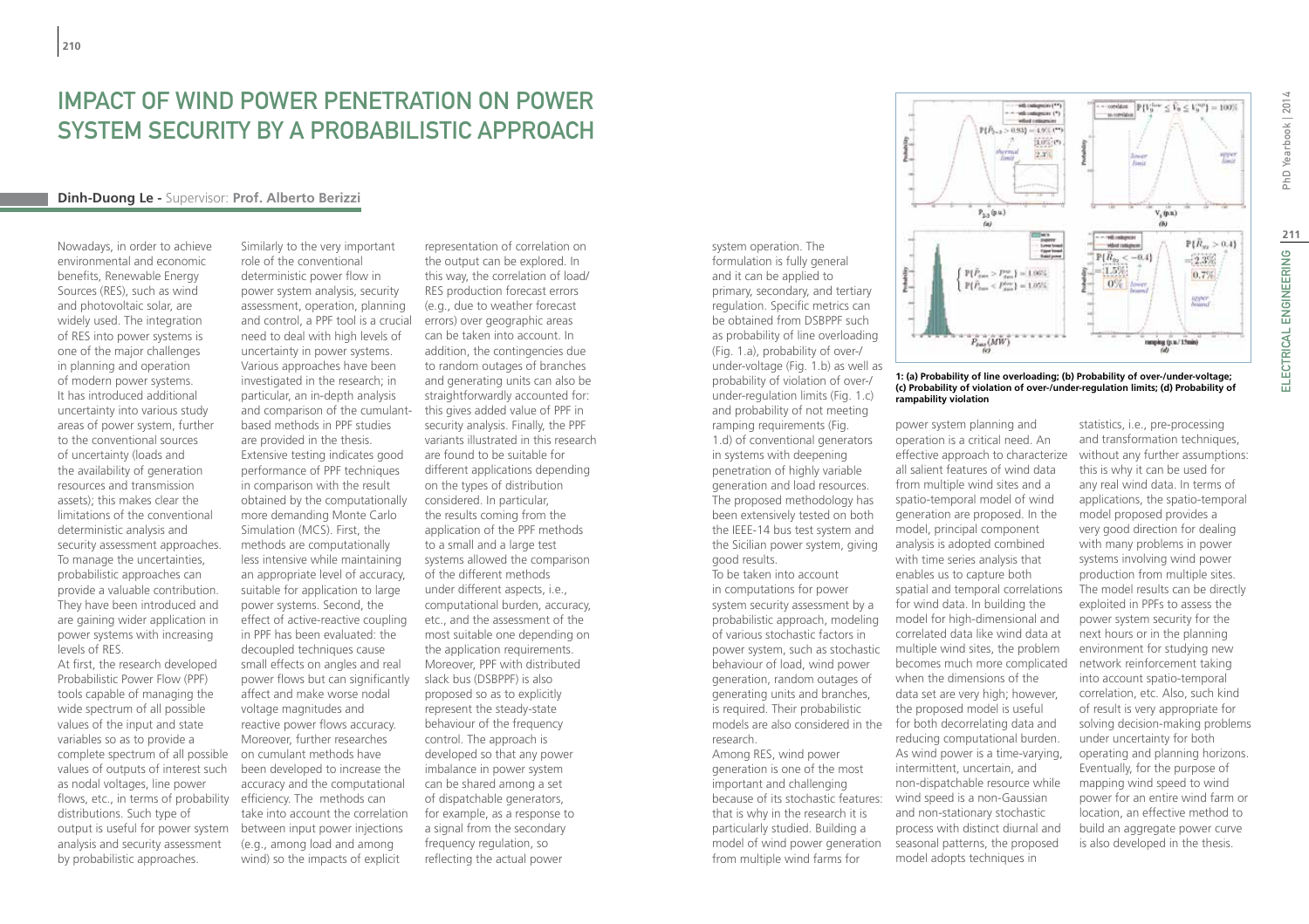# Generator Circuit-Breakers: studies to support the IEC/IEEE standardisation and novel application aspects

#### **Mirko Palazzo -** Supervisor: **Prof. Maurizio Delfanti**

In a deregulated electricity market scenario, where power stations are held by different generating companies, outages are more critical and may have significant economic consequences. Therefore the problem of operating power stations with the highest possible availability has become more and more important in recent years. Obviously, how a generator is connected to the high-voltage grid and how the power supply to the unit auxiliaries is secured has a decisive influence in this respect. For this reason, generating companies are beginning to pay more attention on optimized maintenance strategies and on the reliability of power station equipment because they are a key point in reducing operative costs and improving the availability of a power station.

Two basically different ways of connecting a generator to the high-voltage grid are in use today, namely the connection without a circuit-breaker between the generator and the low-voltage terminals of the step-up transformer (this solution is normally referred to as *unit connection*) and the connection with a generator circuit-breaker (GenCB). The layout with a GenCB has several advantages over the unit connection, e.g. simplified operational procedures, improved protection

of generator, step-up and unit auxiliary transformers, increased security and higher power station availability, along with economic benefit. GenCBs are nowadays available for application in all kinds of new power stations as well as for replacement or retrofit in existing power stations when they are modernized or extended.

The requirements imposed on GenCBs greatly differ from the requirements imposed on general purpose transmission and distribution circuit-breakers. Due to the location of installation, high technical requirements are imposed on GenCBs with respect to rated normal current, short-circuit currents and fault currents due to out-of-phase conditions. Furthermore, the currents of very high magnitude which GenCBs have to deal with are associated with very steep transient recovery voltages (TRVs). The test quantities given for general purpose transmission and distribution circuit-breakers for the shortcircuit and out-of-phase current switching tests do not cover adequately these requirements. The only standard which covers the requirements for GenCBs is IEEE Std C37.013-1997 (R2008) with its amendment IEEE Std C37.013a-2007. This standard in particular covers the requirements imposed on GenCBs regarding the degree of

asymmetry of the fault currents and specifically addresses the phenomenon of delayed current zeros (DCZ).

The present PhD thesis is specifically focused on a comprehensive analysis of the major aspects concerning the application of GenCBs. The main motivation comes from the project started within IEC and IEEE to jointly develop an international standard for GenCBs. This project represents an important step in standards development, especially because it will be the first IEC standard for GenCBs (the scope of IEC 62271-100 specifically excludes GenCB). The question whether the requirements laid down in IEEE Std C37.013-1997 (R2008) and in IEEE Std C37.013a-2007 are still adequate for the application of GenCBs in modern power stations is considered in the present work. In order to quantify the requirements for the application of GenCBs, a comprehensive survey has been carried out on 185 power stations. Generators ranging from 16 to 2002 MVA have been surveyed. Technical parameters of power station

equipment have been collected from combined cycle, gas turbine, conventional thermal, nuclear, conventional hydro and pumped storage power stations. The current and the TRV associated to its interruption

have been analysed for different fault conditions by means of simulations: Electromagnetic Transients Program (EMTP) has been used for this purpose. The peak values, the a.c. and the d.c. components of the system-source and generatorsource short-circuit currents, as well as of the fault currents resulting from synchronising under different out-of-phase angles, have been analysed. The degree of asymmetry of those fault currents has been studied too. The DCZ phenomenon has been thoroughly studied and fault conditions which can lead to DCZ have been identified. Because some of the related fault cases are not considered in published literature, a detailed mathematical analysis has been carried out to explain the origin of those DCZs. In order to set the analysed for GenCBs reliability requirements for the application of GenCBs in case of DCZs, a mathematical model of the arc of reliability parameters which are the GenCB has been developed and validated by means of tests carried out in power testing stations.

A comparison between different GenCBs arc-extinguishing technologies is also provided. Based on the results of this analysis, a new type test procedure has been developed to Air-blast GenCBs exhibit a much reproduce the stress imposed on GenCBs due to the occurrence of DCZs.

A detailed analysis of the TRVs peak value, rate-of-rise and time delay has also been performed. A method based on genetic algorithms has been developed to investigate the adequacy of the TRV requirements laid down in IEEE Std C37.013- 1997 (R2008) and in IEEE Std C37.013a-2007. Additional investigations have

been carried out on different aspects that concern the application of GenCBs with respect to overvoltages either generated by the GenCB's operation or by its sole presence in the open position. Furthermore, a comprehensive study on the impact of GenCBs on the availability of power station layouts has been performed. A survey on major failures occurred to GenCBs has been carried out. Failure data obtained from the operating history of air-blast and SF<sub>6</sub> GenCBs operating in 108 countries from January 1970 to June 2011 have been analysed. A sample of 52696 GenCB-years installed in different types of power stations has been surveyed. This sample is by far the largest one ever analysis according to published literature. The analysis provides used to develop an empirical model of air-blast and  $SF_{6}$ GenCBs. The average failure frequency of air-blast GenCBs is 2.7 times higher than that of SF<sub>6</sub> GenCBs with pneumatic drive and even 5.6 times higher compared to  $SF<sub>6</sub>$  GenCBs with hydro-mechanical spring drive. lower reliability compared to SF6 equipment. This difference can be mainly attributed to the higher complexity of the former technology and to the aging of its components. The reliability of the operating mechanism plays an essential role in the estimation of the reliability of a  $SF<sub>6</sub>$  GenCB being responsible for the majority of major failures. The same tendency is observed on HVCBs. Specifically, the average failure frequency of  $SF<sub>c</sub>$  GenCBs

PhD Yearbook | 2014

of a hydro-mechanical spring operating mechanism for GenCBs results in a lower average failure frequency compared to spring, hydraulic or pneumatic operating mechanisms installed on HVCBs. An algorithm based on sequential Monte Carlo method has been developed to quantify the availability of power station layouts. The proposed method is specifically intended to quantify the impact of a GenCB in addition to a circuitbreaker installed at the higher voltage side of the unit auxiliary transformer on the availability of a power station layout taking into consideration the simplified operational procedures and the higher protection brought about by the use of these circuitbreakers. The results show that the

with hydro-mechanical spring operating mechanism is 0.4 times that of HVCBs. Finally, the use

presence of a GenCB, in conjunction with a circuitbreaker installed at the higher voltage side of the unit auxiliary transformer, increases the throughput power of the generator thus making the investment for these circuitbreakers cost effective. It can be concluded that the installation of SF<sub>6</sub> GenCBs can thus free the choice of alternative power station layouts not commonly considered till today.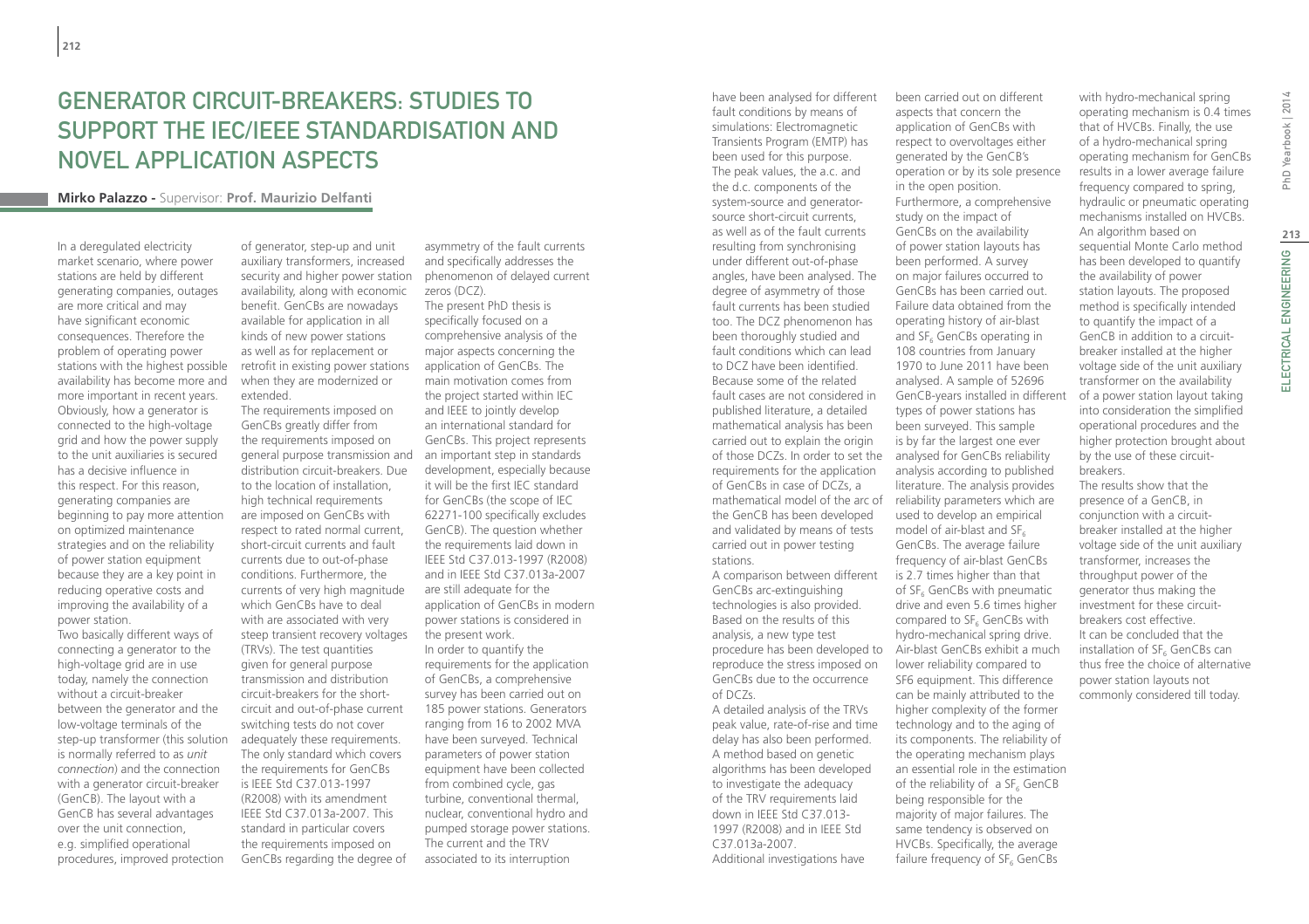## A NEW APPROACH TO UNCERTAINTY EVALUATION in complex measurement systems

#### **Marco Prioli -** Supervisor: **Prof. Alessandro Ferrero**

It is well known that the experiments represent the cornerstone of the nowadays scientific way to knowledge. However, it is often disregarded that experimental results are largely based on measurement activity. A specific scientific field, namely the measurement science, deals with the study of the measurement processes. The key point of the measurement science is that no measurement process can ever provide complete knowledge about the quantity subject to measurement, i.e. the measurand. In other words, any measured value is affected by uncertainty. The evaluation of measurement uncertainty is a relevant and challenging topic. In fact, measurement uncertainty is the parameter that allows one to assess the reliability of a measurement result and also to compare different measurement results. The standard approach to uncertainty evaluation is defined in a document published by the Joint Committee for Guides in Metrology (JCGM): the Guide to the Expression of Uncertainty in Measurement (GUM). This guide defines the fundamental requirements and the operative procedure for uncertainty evaluation focusing on specific measurement systems: the systems for which random effects represent the only (predominant) uncertainty source, since

every effort has been made to identify and compensate for the systematic effects, and for which an exact probabilistic model can be defined. Of course, this has an immediate, though often neglected, impact on the choice of GUM mathematical framework, which falls automatically on the well-known probability theory. In the last years, the GUM approach has been criticized, arguing that more general measurement systems exist than the ones considered by the GUM. In other words, complex measurement systems can be met for which an exact probabilistic model cannot be defined, e.g. the probabilities of some events are ill-known (or total unknown), since they are based on poor experimental observations or subjective beliefs, or for which random effects do not represent the only (predominant) uncertainty source, e.g. the systematic effects they are expressed in terms of cannot be compensated or effects of unknown nature are present. For such measurement systems, the GUM approach to uncertainty cannot be applied and a more general method shall be considered for uncertainty evaluation. In this respect, the so called RFV approach, based on random-fuzzy variables (RFVs), appears to be a valid alternative to the GUM approach to uncertainty from its very

mathematical foundations. Its mathematical framework consists, indeed, in a different and more general uncertainty theory than probability: the evidence theory by Dempster and Shafer that encompasses, as a particular case, the possibility theory by Zadeh. This framework makes the RFV approach particularly suitable for uncertainty evaluation in complex measurement systems. Moreover, since the evidence theory encompasses also the probability theory as a particular case, the present approach to uncertainty remains valid when the ordinary measurement systems are considered. This thesis deals with the development of the RFV approach to uncertainty. The main goal of this work is to provide a more robust mathematical and metrological background to the combination of measurement results when random-fuzzy variables. RFVs are fuzzy variables of type-2 since they are composed by two possibility distributions (PDs), one called random PD, which represents the random

contribution to uncertainty, and one called internal PD, which represents all non-random contributions to uncertainty. First of all, in this thesis it is shown that the random contribution and the non-random contributions to

uncertainty have to be combined according to different rules and, therefore, the random PDs combination and internal PDs combination are discussed separately. The combination of random and internal PDs is derived from the definition of random and internal joint PDs, i.e. PDs of two variables, thanks to a mathematical rule known as the Zadeh's extension principle (ZEP). In particular, the random and internal joint PDs are built starting from the available relevant metrological information and taking into account the different random and nonrandom nature, respectively, of the considered uncertainty contributions. The random joint PD represents random contributions to uncertainty that are usually expressed in terms of probability density functions (PDFs). Therefore, the relationship between joint PDFs and joint PDs is analyzed and discussed in this work. In particular, starting from the available onedimensional probability-possibility transformations, an original twodimensional probability-possibility transformation is proposed such that the maximum amount of information associated with a given joint PDF can be translated into an equivalent joint PD. This thesis proves that the joint PD induced by this transformation can be considered as the reference random joint PD. Therefore, when the available relevant metrological information is expressed in the possibility domain, a method to obtain the joint PD that provides the best approximation of the reference joint PD is defined. This method leads to a propagation of the random contributions in the

possibility domain equivalent to the propagation of the same contributions in the probability domain.

The internal joint PD represents non-random contributions to uncertainty (and contributions of unknown nature) that are better expressed in terms of PDs than in terms of PDFs. Therefore, an original procedure is proposed in this thesis to obtain the internal joint PD when the available relevant metrological information is expressed in the possibility domain. This procedure leads to an effective method for the propagation of the non-random contributions, including the uncompensated systematic contributions. Another significant contribution of this thesis is the identification of a simplified method for the propagation of the random and non-random contributions. Thanks to the (generalized) Nguyen's theorem, this method is derived from interval arithmetic. Its main advantage is that the PDs can be combined by means of simple algebraic operations and, consequently, the propagation of the random and non-random contributions results simple and fast. Moreover, the application of a conditioning process when measurement results are expressed in terms of RFVs is discussed. In particular, a definition of random conditional PDs and internal conditional PDs is proposed in this thesis. Thanks to this definition, the obtained RFVs are capable of expressing the whole metrological information about the measurand also when an *a priori* knowledge about the measurand itself is available, based on a previous measurement result or a

subjective belief.

An additional aim of this thesis is to show how the proposed development of the RFV approach leads to an effective and more general uncertainty propagation in simple, though meaningful, measurement examples. The results provided by the RFV approach are compared with the experimental data and with the results provided by the standard GUM approach to uncertainty. The experimental results confirm the reasons for which the RFV method can be considered as a more general and more effective approach to measurement uncertainty. In particular, the considered examples show that the developed RFV method leads to the same uncertainty estimate as the one provided by the GUM when only random contributions to uncertainty are considered, thus confirming the compatibility between the two approaches. Moreover, they show that, in the presence of different uncertainty sources like uncompensated systematic effects, or in the presence of partial (or total) ignorance about the PDFs associated with the uncertainty contributions, the RFV approach yields a more realistic uncertainty estimate than the one provided by the GUM.